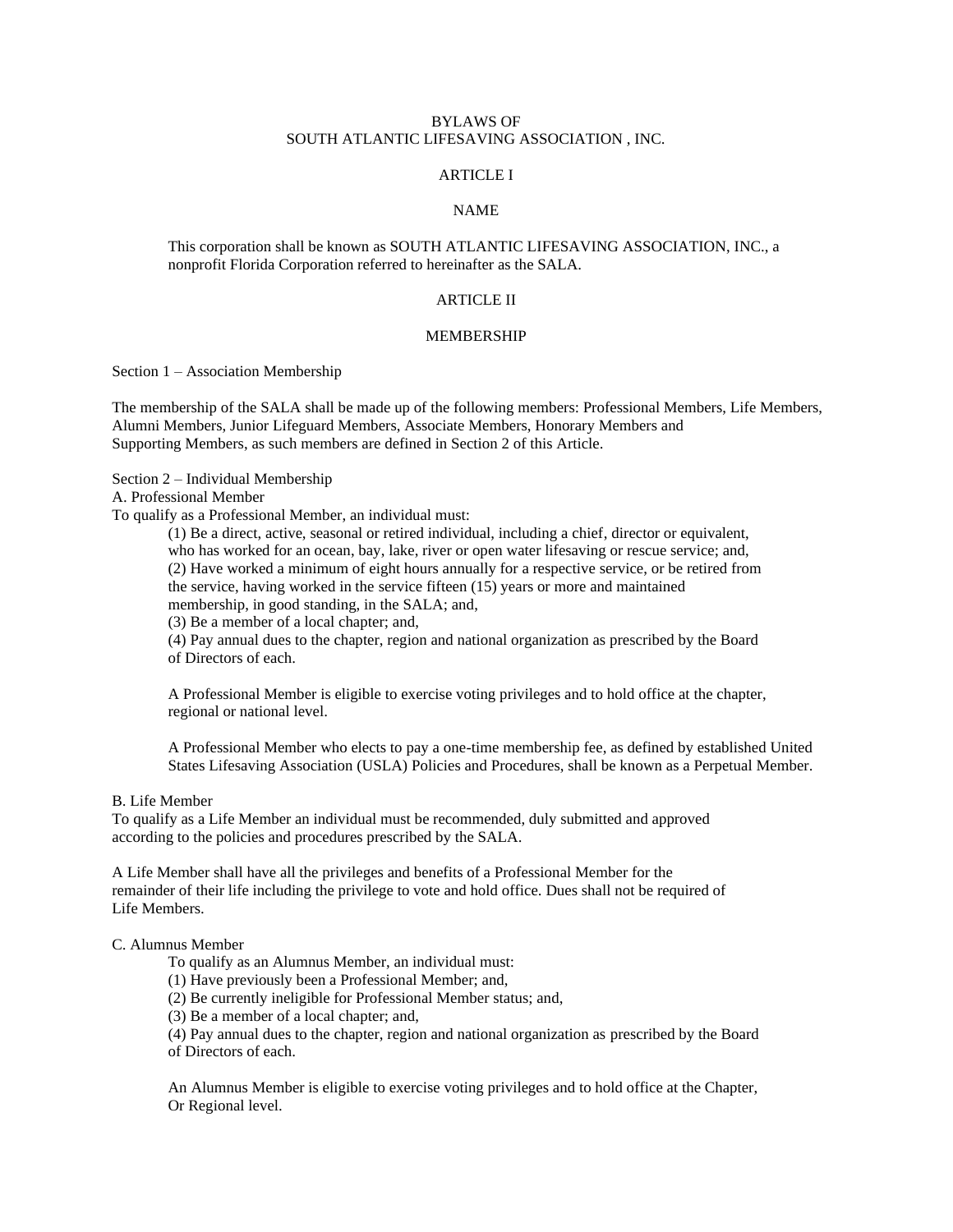An Alumnus Member who elects to pay a onetime membership fee, as defined by established USLA Policies and Procedures shall be known as a Perpetual Member.

An Alumnus Member may choose to affiliate with a chapter for whom they never worked due to geographical or logistical reasons. The affiliate chapter must approve the request and the alumnus member shall pay any applicable chapter dues.

## D. Junior Lifeguard Member

To qualify as a Junior Lifeguard Member, an individual must be enrolled in an SALA recognized junior lifeguard program.

A Junior Lifeguard Member has no voting rights and is not eligible to hold an elective office.

Junior Lifeguard Members shall pay annual dues to the chapter, region and national association as prescribed by the Board of Directors at each level.

## E. Associate Member

Any individual who does not otherwise qualify as a member and who desires to support and obtain membership in the SALA is eligible to be an Associate Member. An Associate Member has no voting rights and is not eligible to hold an elective office. Associate Members shall pay annual dues to the national association as prescribed by the Board of Directors.

## F. Honorary Member

Any individual so designated by the Board of Directors may qualify as an Honorary Member under the terms and conditions and for the period specified by the Board of Directors. An Honorary Member has no voting rights and is not eligible to hold an elective office. Honorary Members shall not pay annual dues.

Section 3 – Member in Good Standing

An SALA member in good standing shall have and enjoy all the privileges and benefits of the SALA if such member:

A. Pays all required dues and assessments in accordance with these Bylaws.

B. Abides by all membership standards as set forth herein and by the Association.

Section 4 – Assignment of Membership Membership in the SALA is not transferable or assignable.

# ARTICLE III

#### Local Chapter Membership

Professional Lifesavers and other qualified persons, who by reason of common hiring agency, job similarity, or for the reason of geographic unity may associate themselves for purposes of forming a Chapter of the SALA.

SECTION 1 – Qualifications for Chapter Membership

# **Section 1 – Local Chapter Definition**

A Local Chapter may be formed by two or more individuals who qualify as Professional Members under Article I, Section 2 (A) of these Bylaws.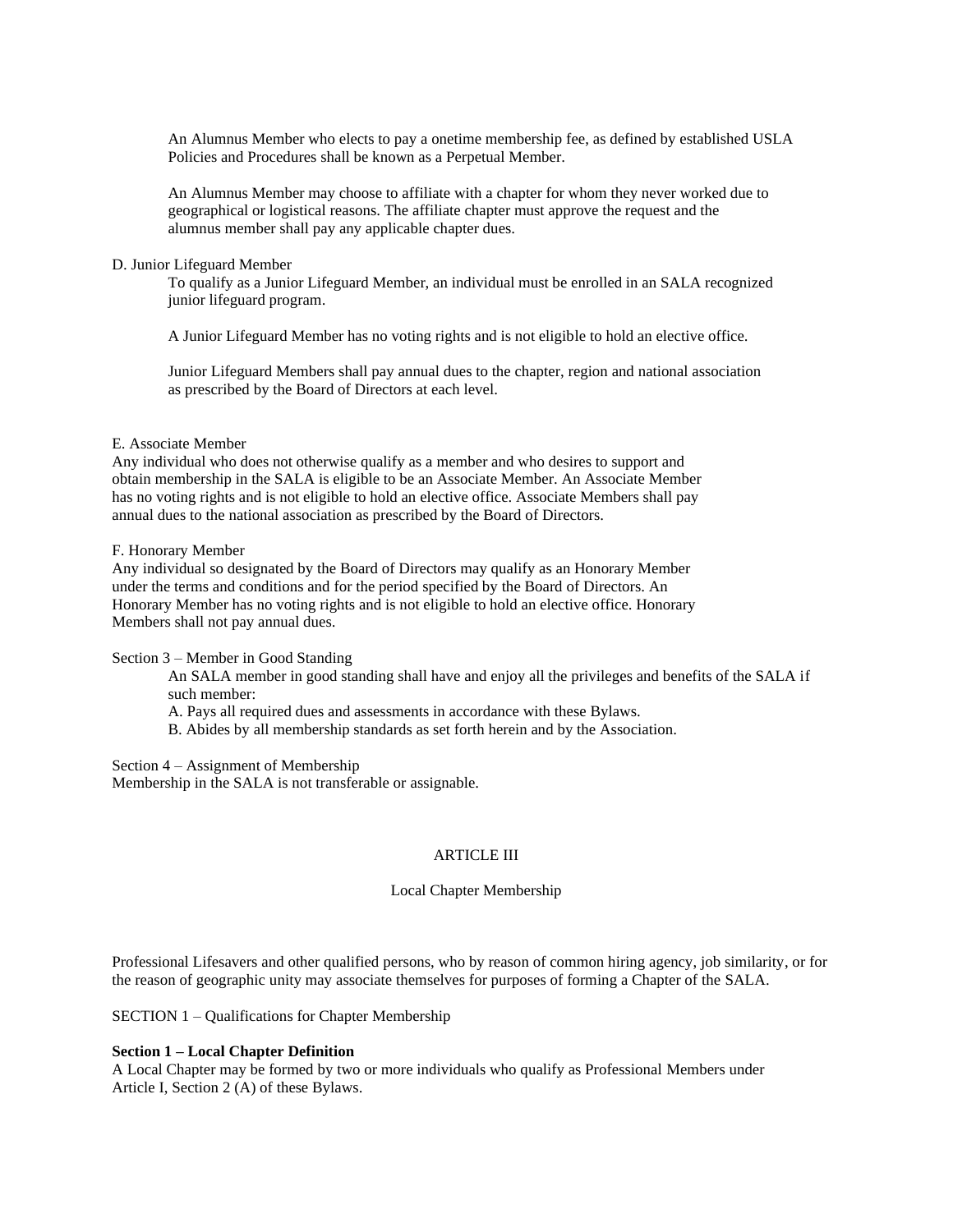## **Section 2 – Chapter Certification**

A. Qualifications

(1) Define a sphere of influence for a Local Chapter that does not conflict in any manner with the sphere of influence of any other qualified SALA Local Chapter.

(2) Maintain clearly defined requirements that all Local Chapter members must meet, such as working for a given employer or working as open water lifesavers within the defined geographic area.

(3) Subscribe to and abide by the general purposes and objectives of the SALA and the USLA. (4) Call for a Chapter General Election of officers on a regular basis, time method and manner of said election to be determined by the Chapter.

(5) File an application for Chapter Membership which shall include the chapter's proposed Bylaws with the SALA Board of Directors.

(6) Pay a \$200 Chapter Membership application fee to the SALA.

(7) Allow for a Chapter Review by a Chapter Review Committee assigned by the SALA Board of Directors.

B. Vote of Approval

A two-thirds (2/3) majority vote is required of the SALA delegates (as defined in Article IV Section 6) of jurisdiction to acknowledge that the applicant for Chapter Membership has met all of the requirements listed inSection A above and to approve the applicant as an official Chapter of the SALA..

# **Section 3 – Chapter in Good Standing**

A Chapter will remain in good standing if the Chapter abides and acts according to all Bylaws, policies and procedures of the SALA Board of Directors and the USLA.

The Chapter shall either:

A. Pay the annual SALA membership dues for its SALA members; or,

B. Ensure the direct payment of dues by its SALA members to the SALA in an amount established and the manner prescribed by the SALA Board of Directors.

# ARTICLE IV

## MEETINGS OF MEMBERS

Section 1. Annual Meetings. The meetings of membership of the SALA shall occur twice in a calendar year; one preceding the USLA Spring Board of Directors Meeting and one preceding the USLA Fall Board of Directors Meeting.

Section 2. Special Meetings. Special meetings of the members shall be held at the call of the President or by written request of a majority of the members of the delegates.

Section 3. Notice. At least ten (10) days notice in writing of each meeting, whether annual or special, shall be emailed to each chapter of the SALA and posted on the SALA website.

Section 4. Order of Business. The order of business at the membership meeting may include the following:

- A. Roll call;
- B. Reading of Notice of Meeting;
- C. Reading of minutes of previous meeting;
- D. Report of President
- E. Report of the Vice President;
- F. Report of Treasurer;
- G. Report of Secretary
- H. Report of the Executive Delegate
- I. Report of the Past President/Advisor
- J. Reports of chairpersons;
- K. Election of Directors (bi-annual); and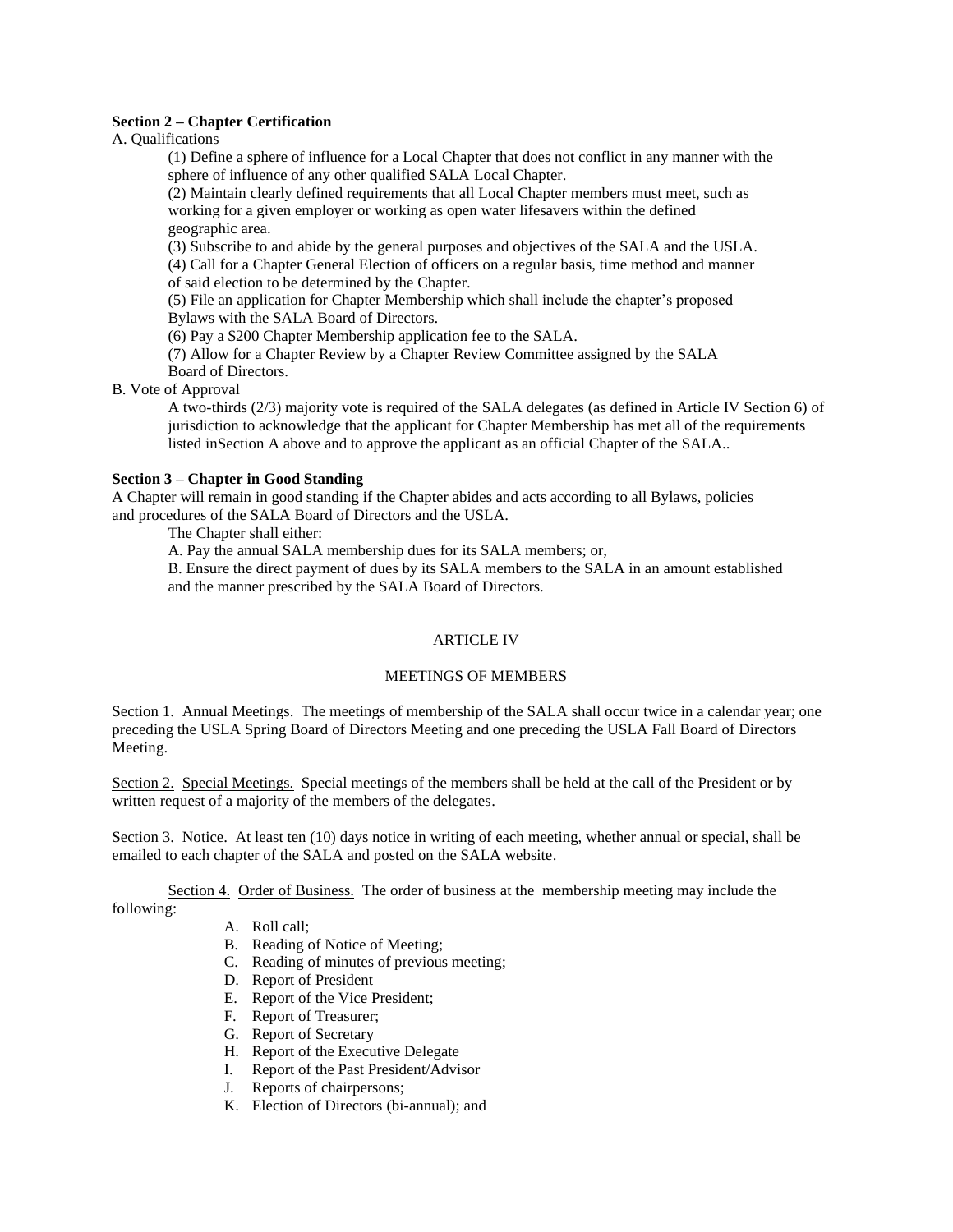L. Transaction of other business mentioned in the notice.

Section 5. Quorum, A quorum is reached if a majority of the delegates (as defined in Article IV Section 6) are in attendance**.** If at any meeting there shall be less than a quorum, a majority of those delegates present may adjourn the meeting.

Section 6. Voting. Each chapter shall be entitled to a minimum of one delegate. Each delegate is entitles to one (1) vote. Each chapter is allotted delegates based on the following:

| $2 - 25$    | $members = 1$ delegate  |
|-------------|-------------------------|
| $26 - 50$   | members $= 2$ delegates |
| 51-75       | members $=$ 3 delegates |
| 76-100      | members $=$ 4 delegates |
| 101-150     | $members = 5$ delegates |
| 151-200     | members $= 6$ delegates |
| 201-250     | members $= 7$ delegates |
| 251 or more | members $= 8$ delegates |

One member may carry a proxy for the any number of delegates for his or her chapter with a letter of authorization verifying that this is the intent of that chapter. The number of delegates per chapter will be the number on record as of January  $1<sup>st</sup>$  of that year.

### ARTICLE V

## BOARD OF DIRECTORS

Section 1. Qualifications. The members of the Board of Directors shall be members of the SALA.

Section 2. Duties of the Board. The Board of Directors shall transact all business of the SALA. It shall determine the policies and in general assume responsibility for the guidance and the affairs of the SALA.

Section 3. Quorum. The presence of a majority of all the delegates shall be necessary at any meeting to constitute a quorum to transact business. The act of a majority of delegates present at a meeting when a quorum is present shall be the act of the Board of Directors. If at any meeting there shall be less than a quorum, a majority of those delegates present may adjourn the meeting.

Section 4. Power to Elect Officers. The Board of Directors, at their bi-annual election meeting (even numbered years at the first meeting of that year), shall elect a President, Vice President, Secretary, Treasurer, Executive Delegate. The Past President/Advisor position shall be filled by the immediate predecessor to the current President if the immediate Past President elects to serve. If the immediate Past President is unable or unwilling to serve, an Advisor shall be appointed by the President elect and confirmed by a simple majority vote of the SALA delegates. If the President is reelected for successive terms the President elect may choose to retain the Past President or appoint a member as the Advisor. Said appointment must be confirmed by a simple majority of the Board of Directors.

Section 6. Removal of Members, Directors, Officers and/or Employees. Any member, Director, officer and/or employee may be removed by the Board of Directors whenever, in the judgment of the Board, the best interests of the SALA will be served thereby, by a majority vote of the delegates.

Section 7. Delegation of Powers. For any reason deemed sufficient by the Board of Directors, the Board may delegate any power or duty of any officer or Director to any other officer or Director, but no officer or Director shall execute, acknowledge or verify any instrument in more than one (1) capacity.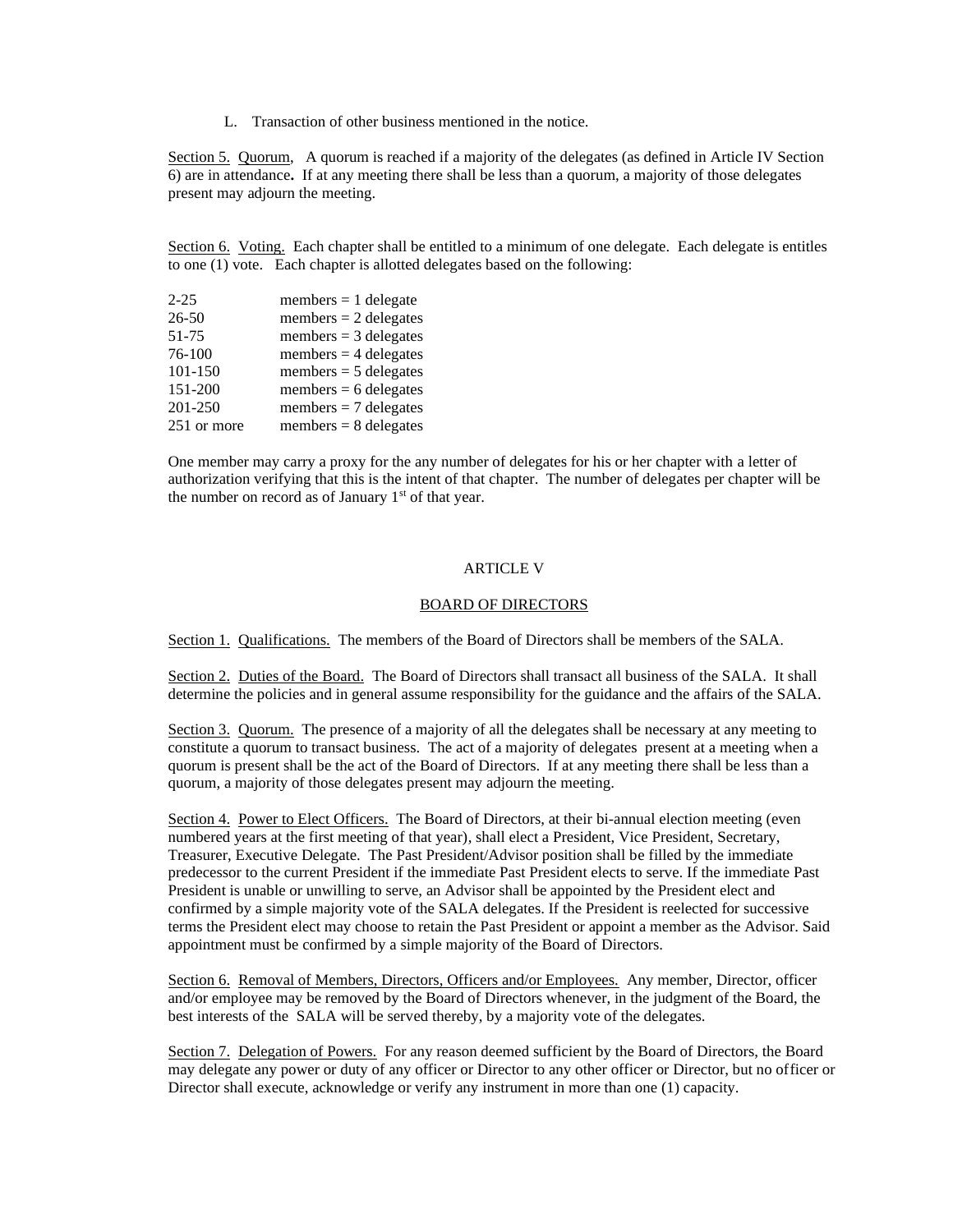Section 8. Annual Reports. The President and Treasurer shall present their respective reports of the operation of the SALA for the preceding year, at the first meeting of the year of the Board of Directors and the membership.

Section 9. Action Without a Meeting. Any action required by law to be taken at a meeting of the Directors of the SALA, or any action which may be taken at a meeting of the Directors or a committee thereof, may be taken without a meeting if a consent in writing, setting forth the action so to be taken, signed by all of the Directors, or all of the members of the committee, as the case may be, is filed in the minutes of the proceedings of the Board of the committee. Such consent shall have the same effect as a unanimous vote.

# ARTICLE VI

### MANAGEMENT OF SALA ASSETS

The assets of the SALA shall be held, managed and invested by the Board of Directors, however, at no time may said assets be used or administered other than in furtherance of educational or charitable purposes, within the meaning of Section 501 (c) (3) of the Internal Revenue Code of 1986, as hereafter amended. All investments of funds of the SALA shall be first approved by the Board of Directors.

# ARTICLE VII

#### **OFFICERS**

Section 1. Officers. The officers of the SALA shall consist of the President, Vice President, Secretary, Treasurer, Executive Delegate and Advisor/Past President.

Section 2. President. The President of the SALA shall:

- (1) preside at all meetings of the Board of Directors;
- (2) make all committee appointments;
- (3) be a member ex-officio of all committees; and
- (4) perform all other duties usually pertaining to the office of President.

Section 3. Vice President. The Vice President of the SALA shall:

- (1) preside at all meetings of the Board of Directors in the absence of the President; and
- (2) perform all other duties usually pertaining to the office of the Vice President.

## Section 4. Treasurer.

- A. The Treasurer of the SALA shall:
	- (1) be custodian of all funds and securities of the SALA and collect interest there;
	- (2) keep a record of the accounts of the SALA and report thereon at each regular meeting of the Board of Directors;
	- (3) make a report at the annual meeting and special reports when requested;
	- (4) deposit all moneys of the SALA in the name of the SALA in a financial institution selected and designated by the Board of Directors subject to withdrawal for authorized purposes, upon the signatures of the proper officers of the SALA;
	- (5) give bond in such amount as the Board of Directors may require, the SALA to pay the premium for such bond; and
	- (6) see that all government agency reports and returns are prepared and filed.
- B. All securities and other valuable papers shall be stored in a safety deposit box or vault, designated by the Board of Directors, which may be opened only by the joint signatures of two of the officers of the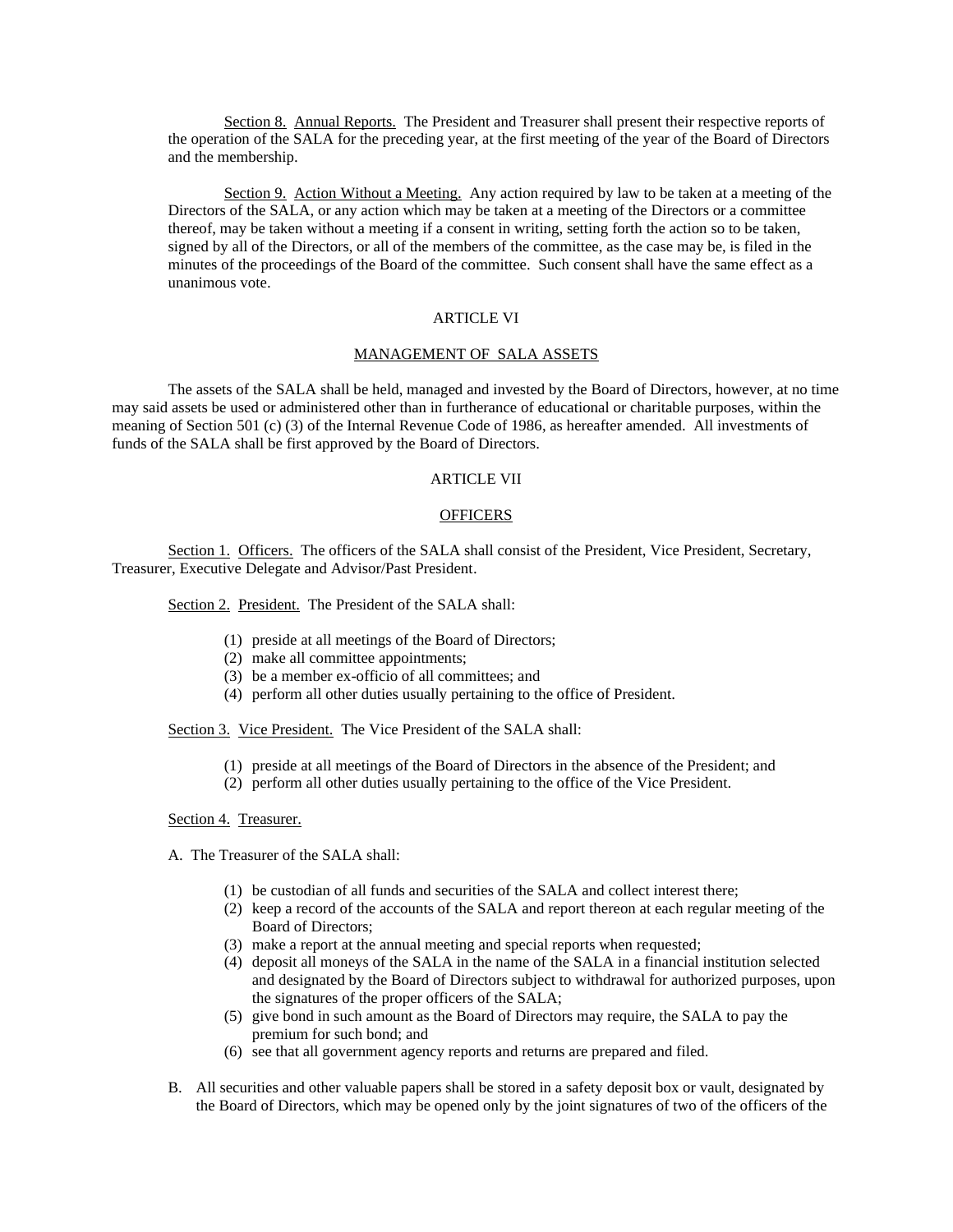SALA, one of whom shall be the Treasurer and the other of whom shall be the President or Vice President.

Section 5. Secretary. The Secretary of the SALA shall:

- (1) record the minutes of all meetings;
- (2) write  $up$  the minutes and distribute in a timely manner;
- (3) confer with the President for possible omissions;
- (4) send a duplicate copy of minutes to all members ;
- (5) have custody of the seal of the SALA;
- (6) give notices of all meetings required by the statutes, by-laws or resolutions;
- (7) take the attendance record at the meetings;
- (8) maintain committee reports;
- (9) carry on all necessary correspondence of the SALA; and
- (10) perform such other duties as may be delegated to him or her by the Board of Directors.

Section 6. Executive Delegate. The Executive Delegate of SALA shall:

- (1) represent seasonal guards in the organization on various matters;
- (2) act as regional recurrent representative at national meetings; and
- (3) perform such other duties as may be delegated to him or her by the Board of Directors.

Section 7. Advisor/Past President. The Advisor/Past President of the SALA shall:

- (1) assist the President in the transition period and throughout the term of his office in matters pertaining to the SALA; and.
- (2) perform such other duties as may be delegated to him or her by the Board of Directors.

Section 8. Competition Chairman. The Competition Chairman of the SALA shall:

- (1) coordinate, schedule and organize any lifeguard competitions within the South Atlantic Region:
- (2) supervise the purchase and maintenance of competition equipment;
- (3) establish rules and regulations for competitive events; and
- (4) perform such other duties as may be delegated to him or her by the Board of Directors.

#### ARTICLE VIII

#### FISCIAL YEAR

The fiscal year of the SALA shall be the calendar year.

# ARTICLE IX

### RULES OF ORDER

"Robert's Rules of Order" shall be the parliamentary authority for all matters of procedure not specifically covered by these bylaws.

## ARTICLE X

#### DISSOLUTION

Upon the liquidation or dissolution of the SALA its assets, if any remain after payment (or provision for payment), all liabilities of the SALA, shall be distributed to, and only to, any one or more organizations qualified as